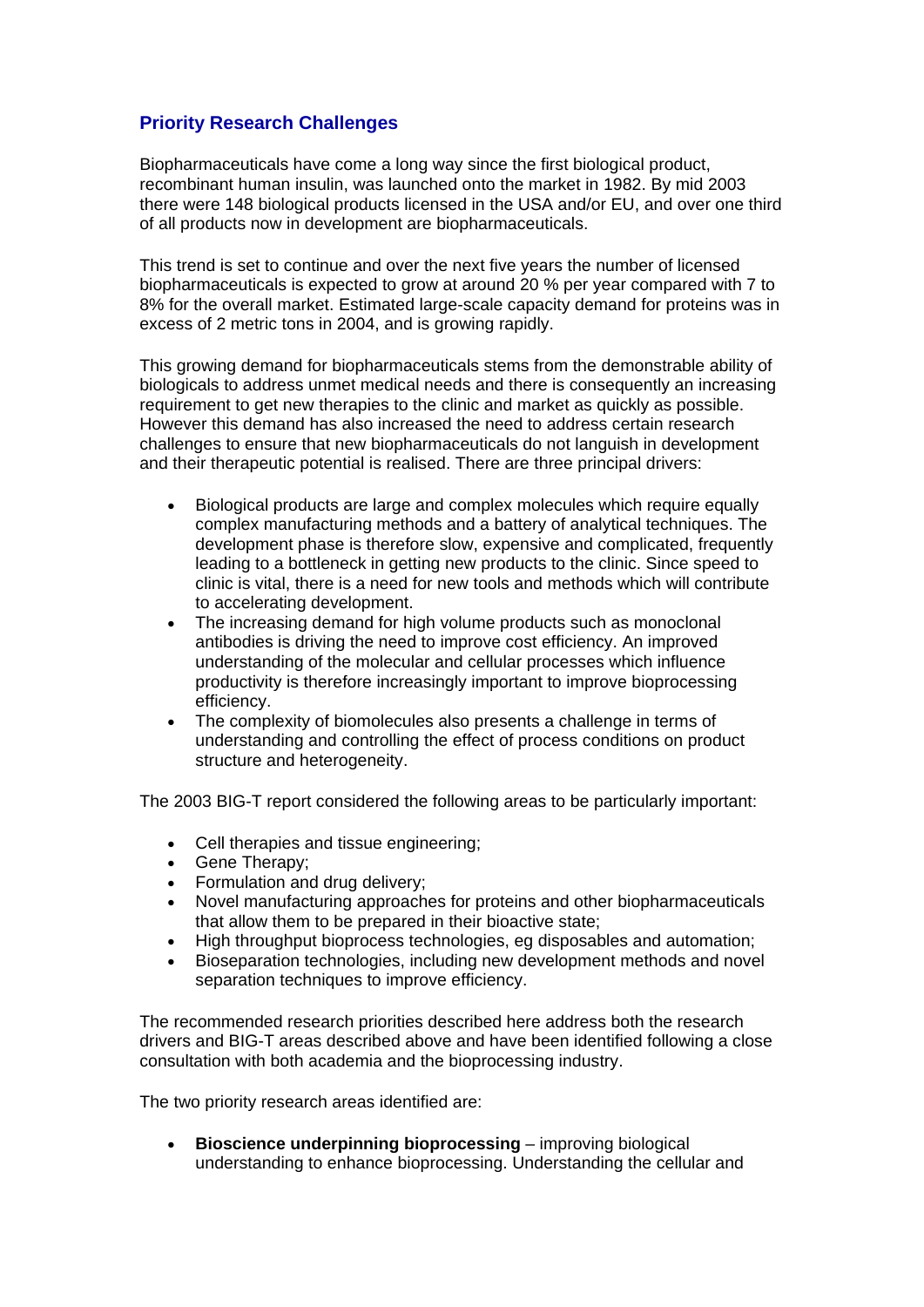molecular processes which are predictive of process performance and which can inform strategies for process design and metabolic engineering

• **Improved Tools for Bioprocessing** – tools to accelerate bioprocess development including high throughput bioprocess research, process modelling, improved analytics and ultra-scale-down systems.

These research areas are relevant to bioprocesses based on microbial cell fermentation or mammalian cell culture in addition to emerging biological products based on stem cells and tissue engineering.

The overall output from the recommended research will be:

- a greater systems-based understanding of biology for improved bioprocessing;
- increased predictability of biological processes for bioprocessing, including improved scale-up and reproducibility;
- improved cost efficiency both in manufacturing and development;
- increased flexibility to improve product characteristics and reduce product heterogeneity
- increased speed to clinic and market; and
- tools and methodologies for bioprocessing which may have potential for application in related fields

The research will have an impact on bioprocesses at all scales of operation, from the small amounts required for preclinical studies through to post-license bulk manufacture. The priority areas identified are potentially IP-rich and create opportunities for value creation. The advances delivered by the research will help to eliminate the bottleneck in the development of biotherapeutics and contribute to the development of a vibrant bioprocessing community, creating wealth for UK plc.

The priority research areas will now be described in detail. (Note that these research areas cover the whole of BRICs remits an it is likely that individual calls will be focused on aspects of theses areas.)

## **Research Area 1: Bioscience underpinning bioprocessing – improving biological understanding to enhance bioprocessing**

Bioprocessing relies on the harnessing of cells and biological molecules to produce the desired product. However, current *a priori* understanding of the particular cellular mechanisms that control the phenotypic function or performance of biological systems *in vitro* is limited. Therefore one of the major research focuses is on understanding the cellular and molecular processes which limit or control phenotypic function relevant to bioprocessing.

Until we are able to understand such processes and their regulation we will struggle to make best use of cellular systems for our own purposes. In bioprocessing there are huge gaps in our knowledge of how cell biology and metabolism link to process performance. There is therefore a need for research on cellular systems to help process optimization and an understanding of the factors in cells that limit productivity and influence product characteristics.

Achieving this requires the identification of the molecular systems involved in each component of a process, elucidating the nature of any interactions and the molecular control mechanisms governing these interactions. Current state-of-the-art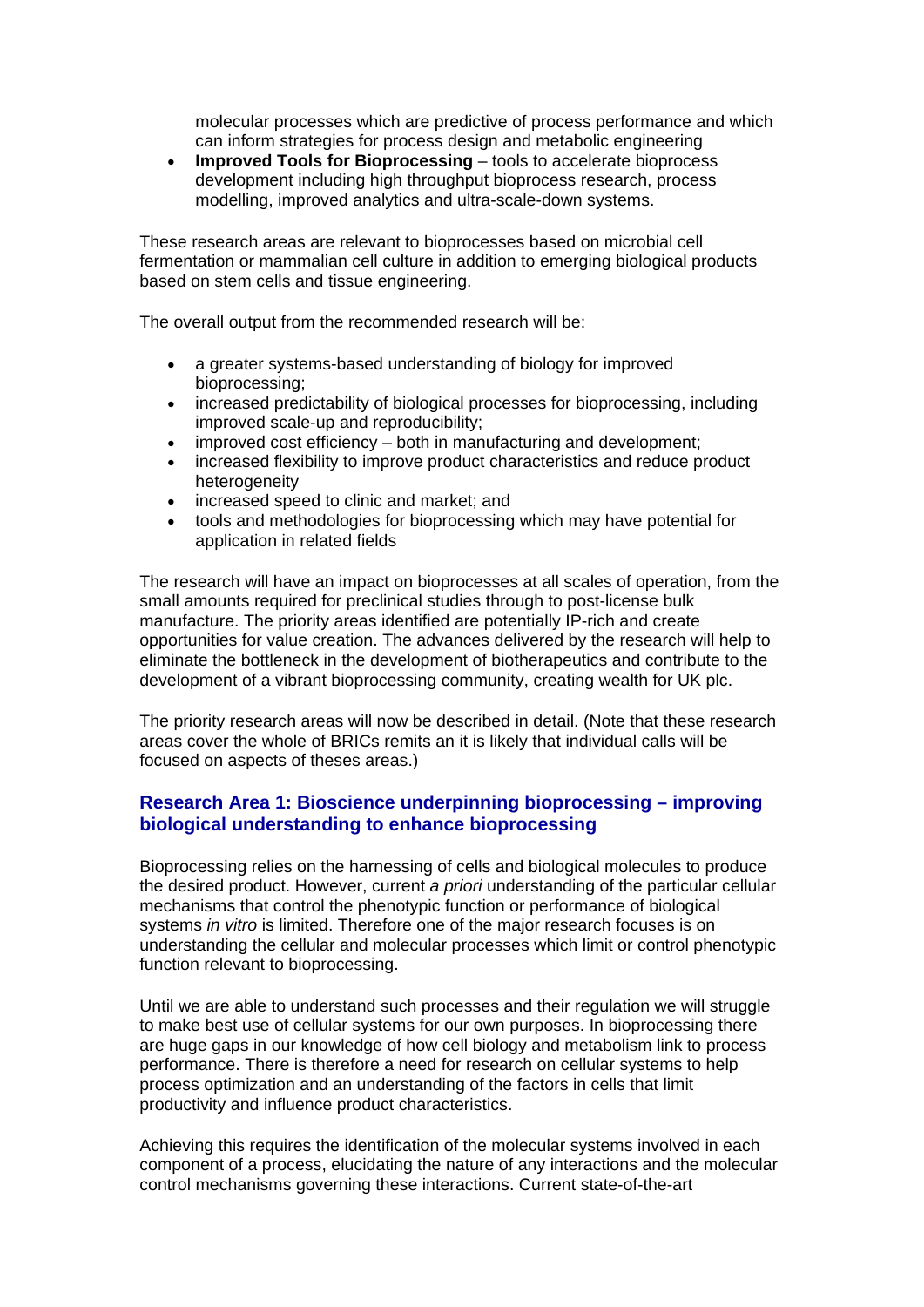technologies which investigate the molecular mechanisms at play at each stage throughout the cellular process (genomics, transcriptomics, proteomics, metabolomics) are allowing, researchers, for the first time, to understand biological systems at the molecular level and integrate information on whole systems. Metabolomics, for example, emphasises biosynthetic networks in their entirety, addressing questions of metabolic pathway reconstruction, thermodynamic feasibility, quantification of metabolites, their rate of conversion (flux), and control of this flux. We are only now in a position to begin using the information from such investigations to improve and redesign cell phenotypes and expression systems for a diverse range of purposes using a 'knowledge-based' strategy.

Such information provides effective strategies for cell engineering and bioprocess redesign and improvement based on:

- knowledge directly pertinent to the bioengineered system in question;
- utilisation of quantitative data streams derived from more than one level of cellular organisation, and
- generation of strategies derived from experimentally verifiable predictive models.

Important scientific challenges are:

- **Understanding, controlling and manipulating metabolism in microbial fermentation and mammalian cell culture** Developing an improvedunderstanding of cell physiology and cellular processes so as to improve the efficiency of bioprocesses. For instance, what factors limit the productivity of cells and how can we control and manipulate cellular processes so that bioprocess efficiency is improved both upstream and downstream and what are the underlying biological properties that define the process characteristics of cells? This includes expanding our ability to use microbial expression systems to effectively produce correctly folded and glycosylated complex proteins in manufacturing processes. Mammalian expression systems which minimize (host cell derived) damage to product integrity are also needed.
- **Growth of stem and tissue cells** *in-vitro* There is still an enormous deficit in understanding of basic biology of engineered stem and tissue cells which threatens to undermine their proper therapeutic use. For example, what properties of stem and tissue cells have an impact on their process properties and what factors influence scale-up and culture of these cells? An exploration of the cellular processes that permit adaptation of cells and tissues to function *in vitro,* and particularly for stem cell and tissue engineering therapies is vital before we can safely envisage their use *in vivo*. The outcome of this work will be the development of technology and protocols which will improve our ability to reproducibly grow and monitor stem and tissue cells *in vitro*.
- **Improved understanding of the properties of proteins** Controlling the higher order structure and self-association of therapeutic proteins is key to their successful application as biopharmaceutical products. Currently there are significant challenges in the ability to predict, early in development, protein pharmaceutical performance. This could be enhanced with tools facilitating collection of biophysical and biochemical data sets from the earliest stages of lead identification through the many stages of bioprocessing. Analysis of appropriately defined data sets would support the definition and control of parameters critical to biomanufacturing, particularly in downstream recovery and purification and in formulation, and help ensure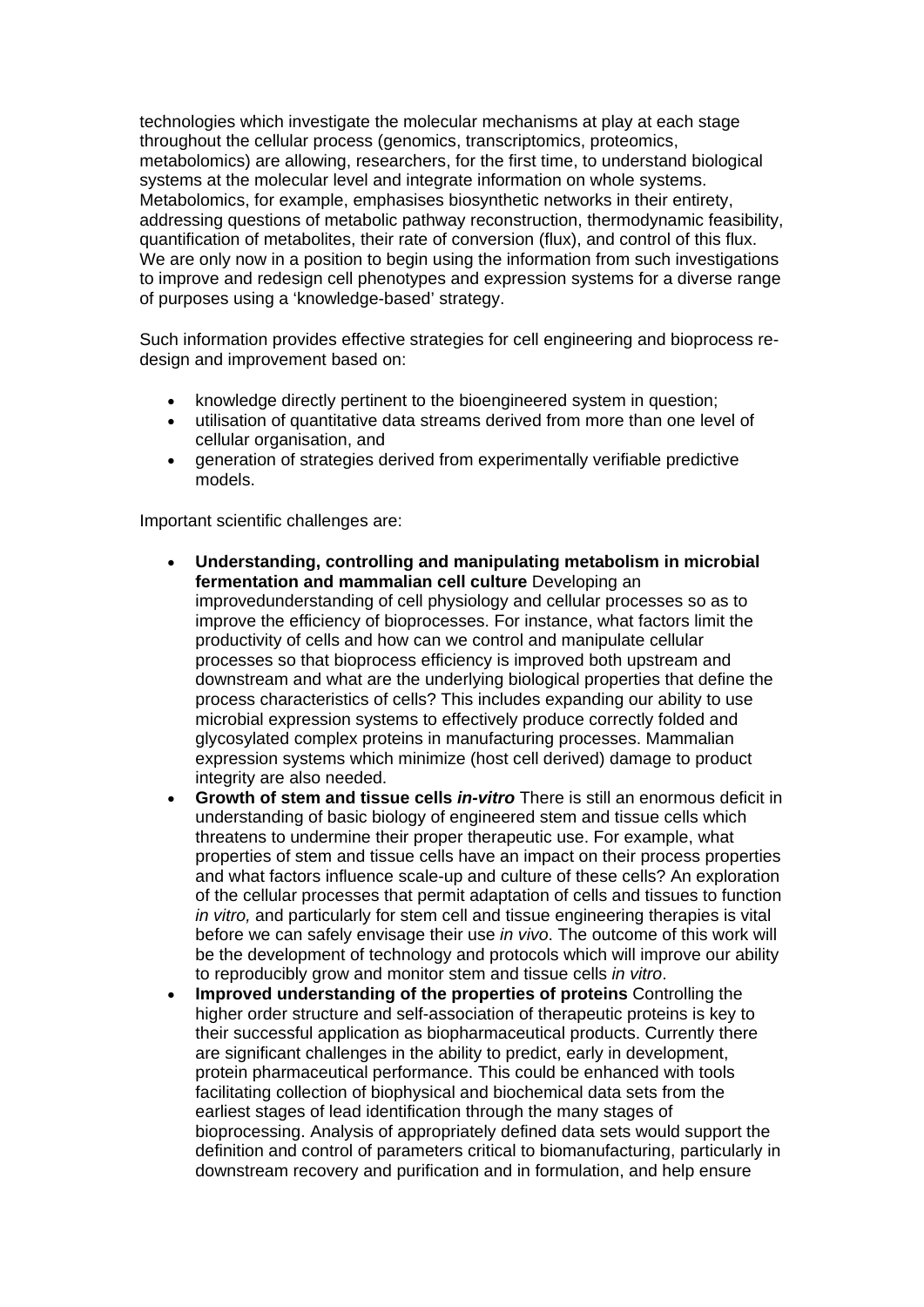that safe, stable, economically produced biopharmaceuticals are successfully brought to market. This understanding may also contribute to the development of biopharmaceuticals in which manufacturability is built into the molecules during early discovery. The progress made in enhancing productivity of the mammalian cell culture operations used to produce biopharmaceuticals such as monoclonal antibodies threatens to outstrip the capacity of the downstream recovery and purification steps which follow on. New, high productivity technologies to process these culture supernatants while avoiding problems such as aggregation and isoform co-purification, requires new quantitative monitoring techniques and higher capacity molecular partition processes. This requires a better understanding of the biophysical properties of proteins and the materials and systems applied in their recovery.Similarly the formulation challenges posed by proteins which are to be given in high doses require further research into the factors affecting physico-chemical stability of the protein molecule. As the concentration increases the charged areas of the protein molecules are pushed together and this may result in agglomeration, precipitation, conformational changes, protein instability etc. As formulation is an inherent part of bio-processing, these factors must be better understood.

## **Research Area 2: Improved Tools for Bioprocessing**

Bioprocess development involves the design and practical demonstration of scaleable, reproducible and regulatory-compliant processes. There are a large number of variables and decision points in this complex and time-consuming process. Accurately predicting the impact of decisions taken at an early stage in bioprocess development is currently difficult and may lead to unacceptable performance on scale-up. Processes must then be modified and re-tested, leading to delays in reaching a stable and acceptable manufacturing process and prolonging time to clinic and market. The ability to rapidly reach a stable, acceptable process which generates defined and required product characteristics is an important goal. Improved analytical techniques which determine, and improve our understanding of these product characteristics, including functionality, structure, stability and product heterogeneity are a vital element. Bioprocess research aimed at accelerating the development stage and improving design and predictability is therefore of great value and will have an immediate impact.

Research is therefore recommended which will lead to the development of tools which will help to improve bioprocessing efficiency. These include:

- Risk-based tools to give an early indication of whether a particular bioprocess development route is going to be problematical or not;
- Predictive tools to give a forecast output of a change to a bioprocess (for example to predict the impact of changing a construct on the output of a cell line).

Such predictive and risk-based tools are important in bioprocess development to assist in achieving a stable process as early on as possible. They may be used in bioprocess development at a number of scales including:

- Molecular predicting the impact of molecular characteristics on processing decisions, performance and product properties;
- Cellular the impact of cellular characteristics on processing efficiency